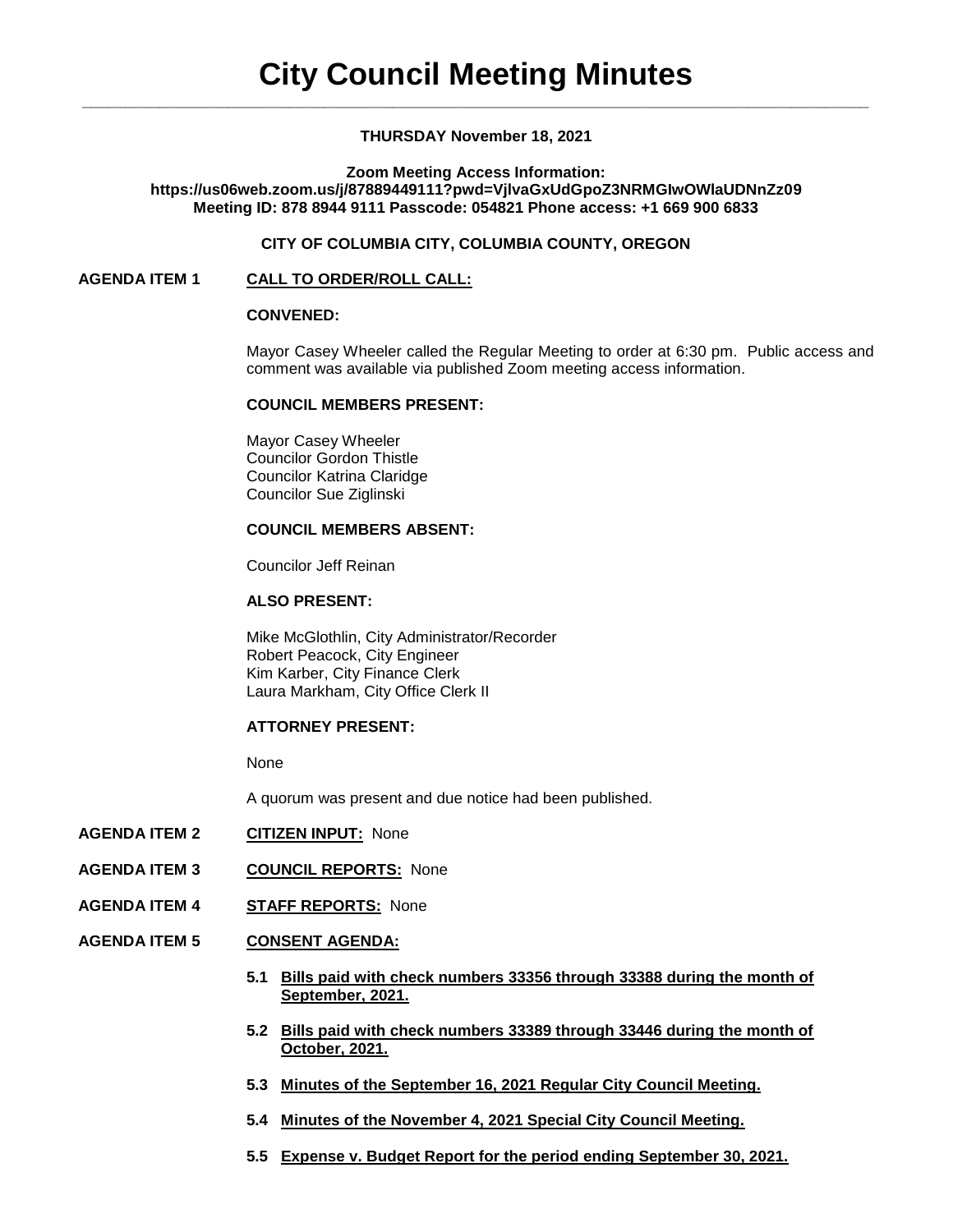2 Regular City Council Meeting November 18, 2021

#### **5.6 Expense v. Budget Report for the period ending October 31, 2021.**

COUNCIL APPROVED THE CONSENT AGENDA BY UNANIMOUS ROLL CALL VOTE.

### **AGENDA ITEM 6 UNFINISHED BUSINESS:** None

#### **AGENDA ITEM 7 NEW BUSINESS:**

### **7.1 Acceptance and review of the letter, dated September 27, 2021, as submitted by the Columbia City Community Library.**

COUNCIL ACCEPTED AND REVIEWED THE LETTER SUBMITTED BY THE COLUMBIA CITY COMMUNITY LIBRARY; AND ALSO COMMENTED ON THE SUCCESS OF THE EVENT.

### **7.2 Acceptance and review of the letter, dated October 20, 2021, as submitted by Paul Vogel, Executive Director of the Columbia Economic Team.**

COUNCIL ACCEPTED AND REVIEWED THE LETTER SUBMITTED BY THE COLUMBIA ECONOMIC TEAM; AND DIRECTED THE CITY ADMINISTRATOR TO COORDINATE THE INVOICE PROCESS FOR APPROVED FUNDING IN THE AMOUNT OF \$2,500.00 TO BE EXPENDED FROM THE CITY'S ARPA 2021 FUNDS.

### **7.3 Review, discussion and consideration for approval of Amendment Request for Engineering Services, C Street Sewer Improvements, as submitted by Robert Peacock of Kennedy Jenks.**

MOVED (THISTLE), SECONDED (ZIGLINSKI), AND APPROVED UNANIMOUSLY TO APPROVE THE AMENDMENT AS SUBMITTED.

### **7.4 Council Bill 21-935: A Resolution Providing for Water Rates and Charges for the City of Columbia City, Oregon; Amending Resolution No. 21-1269-R.**

MOVED (THISTLE), SECONDED (ZIGLINSKI), AND APPROVED UNANIMOUSLY TO APPROVE COUNCIL BILL 21-935.

# **AGENDA ITEM 8 OTHER BUSINESS:**

**8.1** The City Administrator/Recorder and Council discussed the following issues and activities:

Councilor Ziglinski shared with the City Administrator a citizen complaint that she had learned about, through a social media site, in regards to a noise complaint coming from a residence within the City. She said that she had few particulars about the residence location but that she had referred the complaining party to contact City Hall and to speak with the City Administrator about the issue. The City Administrator said that he would be on the look-out for the issue and that he would ensure that it was addressed.

The City's contracted IT service provider, UtilizeIT, has now been absorbed into Harlin IT Services, LLC. Under the City's current service management agreement, set to expire in August, 2022, the City may opt out of the agreement with 60 days prior notice. The City Administrator proposed that between the present time and the opt out time frame that Harlin IT Services, LLC be evaluated for quality of services provided to the City, and that the agreement between Harlin IT and the City be considered for renewal at that time. By consensus, the City Council agreed to this proposed evaluation plan.